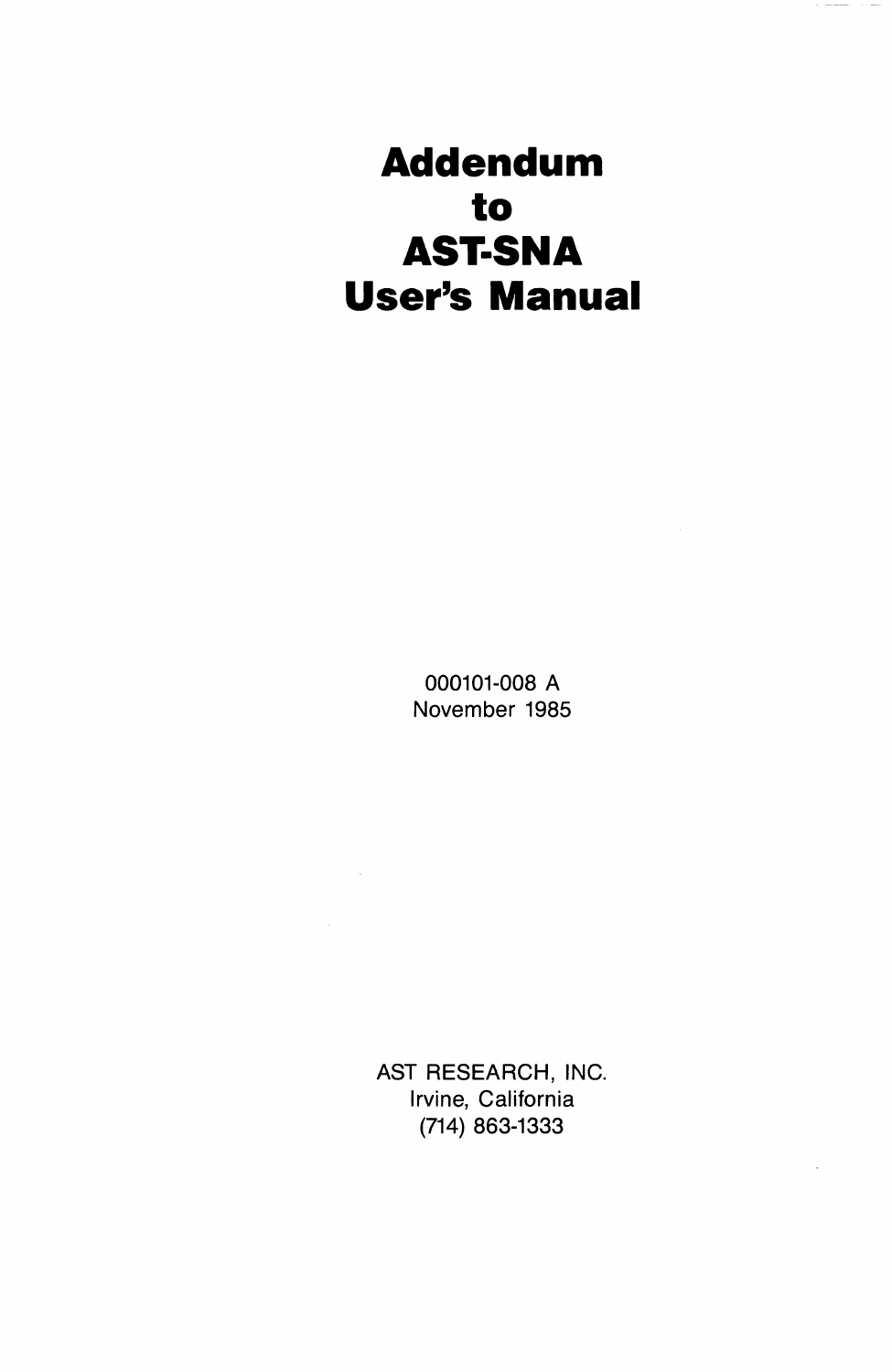## **ADDENDUM TO THE AST-SNA**

### **USER'S MANUAL**

This addendum adds new information on using the key sequence < Ctrl > - < Alt > - < Del > to exit terminal emulation either before or after the hot key sequence. The hot key sequence (<Shift> > < Shift > > moves you back and forth between terminal emulation mode and DOS mode, and makes the SNATERM program resident. Please replace the original page with the updated page from this addendum.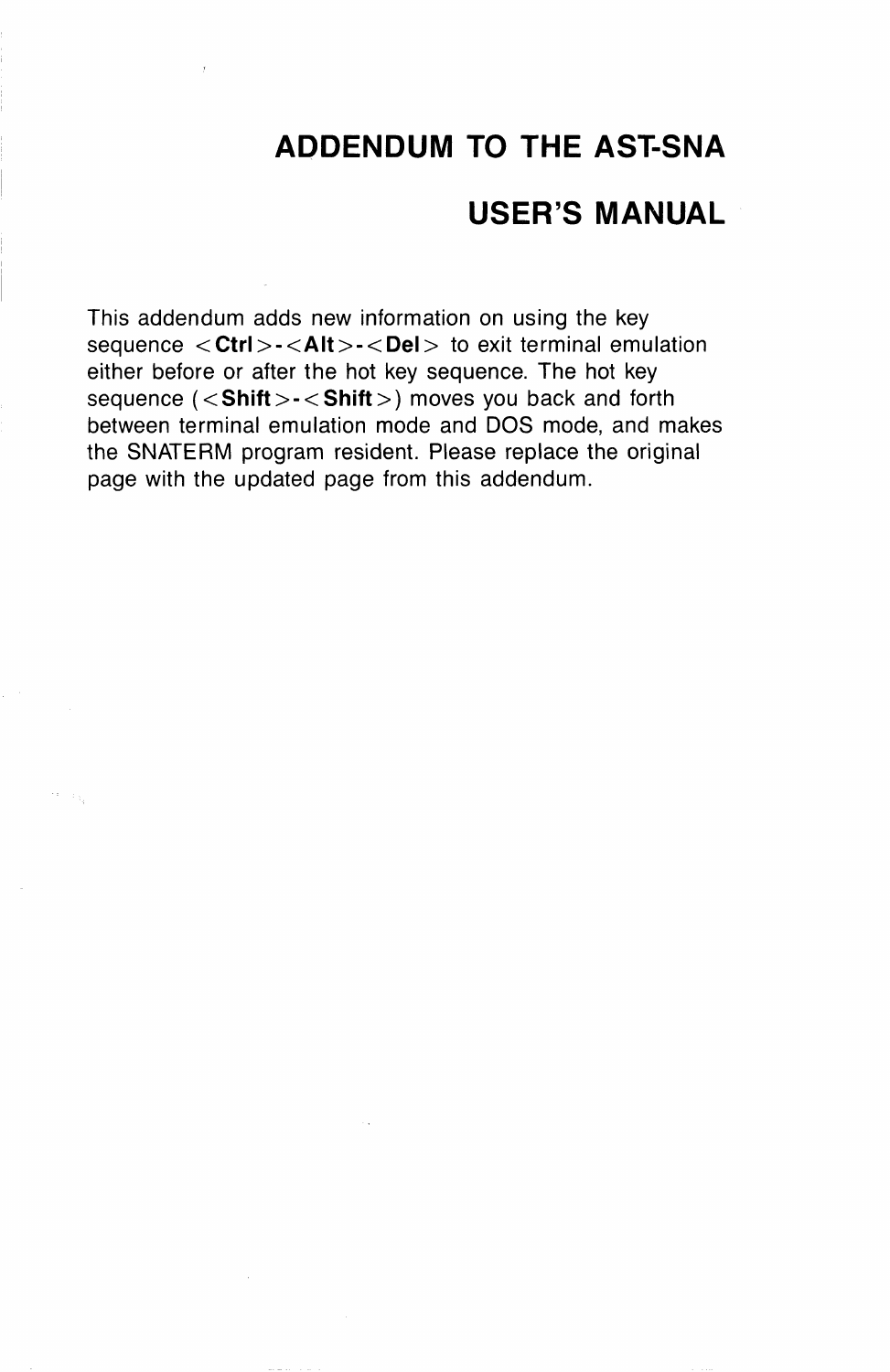After the commands to start 3270 SNA emulation have been entered, you may press the hot-key sequence, which consists of pressing both  $\langle$  Shift  $\rangle$  keys simultaneously  $(<$ Shift > - < Shift >  $)$ .

The first time you issue the hot-key sequence, the SNATERM program is made resident in the PC's memory. Having the program resident means that when you hot key out of the host emulation back to DOS, all status and associated task information pertaining to the host job is maintained along with a virtual screen buffer in memory. If you hot key back again to the host emulation, the current task information is returned to the screen.

You can use the  $\langle \text{Ctrl}\rangle - \langle \text{Alt}\rangle - \langle \text{Del}\rangle$  key sequence to discontinue terminal emulation in two cases:

Pressing < **Ctrl** > -< **Alt** > -< **Del>** before first pressing the hot key exits the terminal emulation, disconnects the switched phone line between the PC and the mainframe, and releases the SNATERM program's memory to DOS.

Pressing < **Ctrl** > -< **Alt** > -< **Del>** after first pressing the hot key disconnects the switched phone line between between the PC and the mainframe. SNATERM's memory is NOT released to DOS because the hot key made the memory resident.

**In** BOTH cases, resume emulation by reestablishing the switched phone line and entering the SNATERM command.

#### **NOTE**

If you need to reboot the PC, first hot- key into emulation mode; then press the < **Ctrl** > -< **Alt** > -< **Del>** sequence twice. If you press < Ctrl>-<Alt>-<Del> in DOS, the PC will ignore the command and sound the audible alarm.